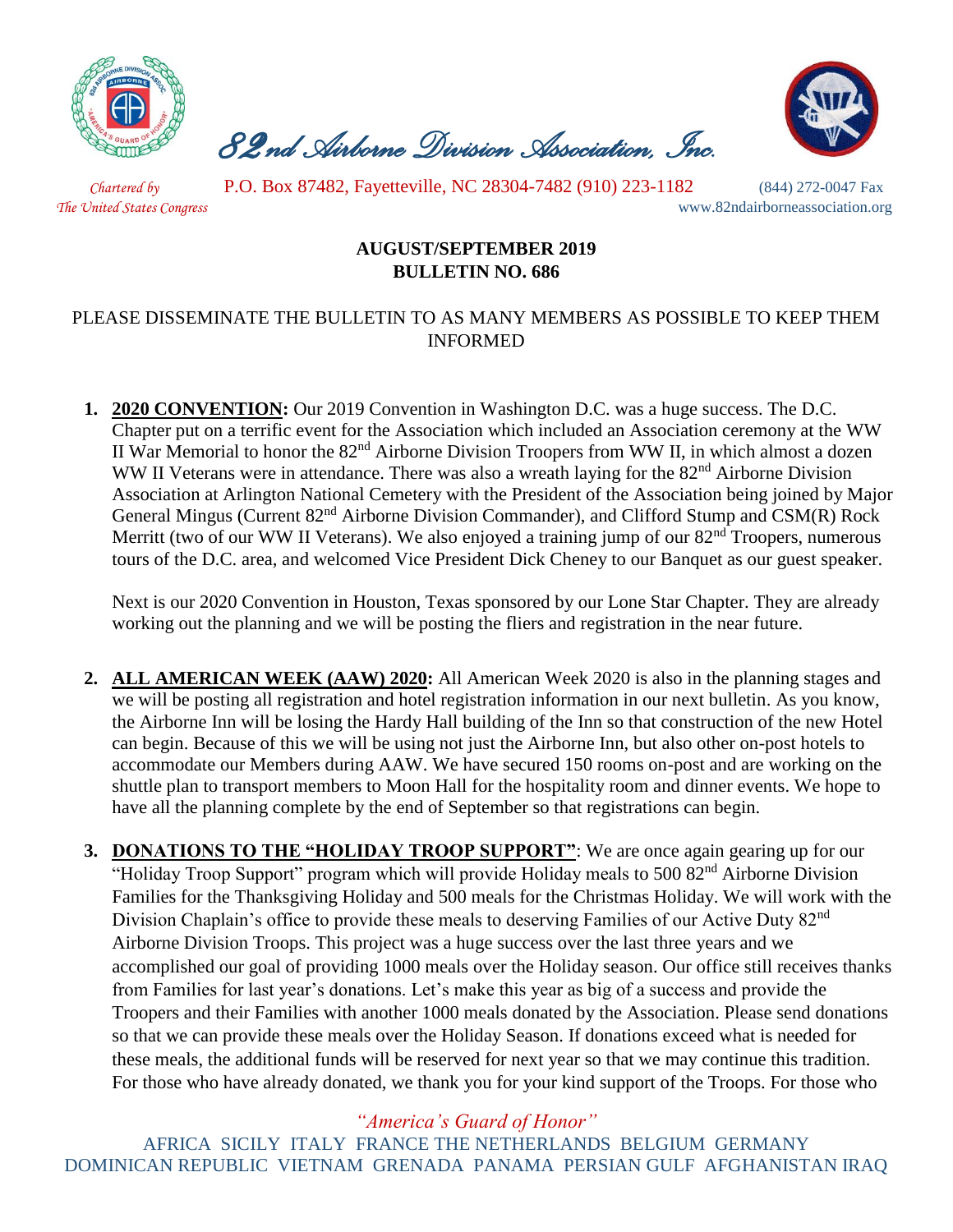



would like to donate, please send a check with "Holiday Troop Support" marked at the bottom or you can use the donate button on our website and annotate "Holiday Troop Support" in the "Put my donation towards" line. This program has a direct impact on the lives of our Troopers. Thank you for your support.

- **4. MINUTES AND DELEGATE QUESTIONS FOR 2019 ANNUAL CONVENTION:** The Minutes for the BOD meeting, and questions and answers from the delegates at the 2019 Annual Convention will be posted on our website under the "Forms and Resources" link under the Quick links tab. The minutes will be posted by 25 September 2019.
- **5. NATIONAL OFFICERS FOR 2020:** The following will assume/continue office effective 1 January 2020:
	- a. President Gary Rezabek (John Towle-Cleveland Chapter) was re-elected.
	- b. Vice President Steven Copening (Central Pennsylvania Chapter) was elected.
	- c. National Secretary Mike Oesch (Vulcan Chapter) was re-elected.
	- d. National Treasurer William Waller (Kentucky Airborne Chapter) was elected.

The General Membership meeting filled six (6) Veteran Directors vacancies. Congratulations to Richard Becker (North Central Florida Chapter), who was re-elected to the Board of Directors. Congratulations to our new members of the Board of Directors, William Bell (Gen Dennis L. Via All Airborne Signal Chapter), Steven Copening (Central Pennsylvania Chapter), Maggie Peppers (Don Lassen Atlanta All Airborne Chapter), Nero Tucker (Vulcan Chapter), and William Waller (Kentucky Airborne Chapter).

We encourage Chapters to begin looking at prospective nominees for the 2021 Board of Directors. This is a very important position within the Association and one that will allow members to assist the Association in successfully moving forward.

**6. ATTENDANCE OF NATIONAL OFFICERS**: Act now to request the attendance of the Association President to your Chapter events. Please send invitations by mail or email and send a copy to the Executive Director. Requests for participation of National Officers in Chapter or Regional events should be coordinated with the respective Officer(s) and submitted in writing to the Executive Director of the Association. Please allow as much lead time as possible so that the Officer(s) can plan ahead. Please remember that all events can be published in the Paraglide and on the Association website (Events).

## **7. CURRENT PROJECTS OF THE ASSOCIATION**:

This is a list of some of the Projects the Association has approved for working on in 2019:

a. Funding of WW II Veterans at 73rd Annual Convention in Washington DC: The Association sponsored the Travel, accommodations, and registrations of eight of our 82<sup>nd</sup> Airborne Division WW II Veterans at the 2019 Convention through corporate support, and fund raising by the

*"America's Guard of Honor"*

AFRICA SICILY ITALY FRANCE THE NETHERLANDS BELGIUM GERMANY DOMINICAN REPUBLIC VIETNAM GRENADA PANAMA PERSIAN GULF AFGHANISTAN IRAQ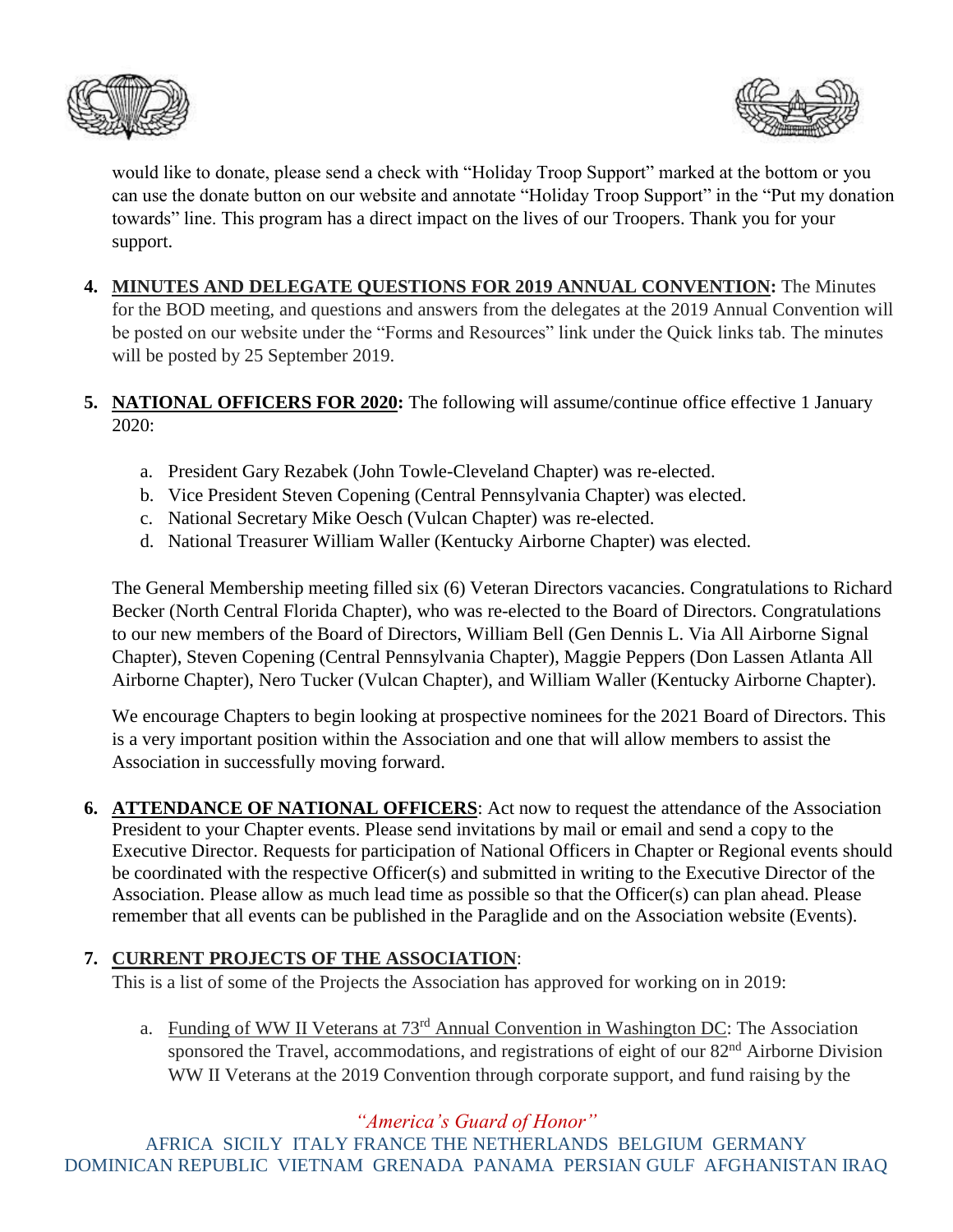



Association and Washington D.C. Chapter. We are proud to have been able to sponsor these WW II Veterans.

- b. 3<sup>rd</sup> Annual All American Adventure 2020: Plan is to send 20 82<sup>nd</sup> Airborne Division Troopers on a 4-day resiliency trip to the Catskill Mountains for fishing, hiking, biking and numerous other activities. Aimed at helping Troopers in reintegration after deployment, this project uses donations from Association Members and Chapters, and Corporate sponsorship. This trip will take place in June 2020, provided we are able to secure funding for our Troopers.
- c. Holiday Troop Support: We will provide 1000 meals to Troopers and their Families during the Thanksgiving and Christmas Season (will be accomplished through corporate, Chapter and individual donations).
- d. Recognition of the Jumpmaster, NCO, and Trooper of the Year: (Will be accomplished through corporate donations).
- e. Free tracked wheelchair for an 82<sup>nd</sup> Veteran with catastrophic injuries: This project provided a tracked wheelchair to Mr. Harry Shaw, an Association Member, at the 2019 Convention. Mr. Shaw is a double amputee and the tracked wheelchair will allow Mr. Shaw to navigate to portions of his land that he has previously been unable to get to. We wish Mr. Shaw many years of luck and good travels with his tracked wheelchair provided by the Independence Fund.
- f. Our Division currently has Troopers deployed to Afghanistan and the Association will be looking for ways to support them during their deployment.
- **8. DONATIONS TO GENERAL FUND**: As you can see, the Association is working on numerous projects to better the lives of our Active Duty and Veteran Members, and our fund raising through corporate donations is going well, but we still need the support of our Local Chapters and Association Members to complete the funding on all projects and to help sponsor other projects for our Active Duty and Veteran Members. Help your Association in our efforts to continue to serve our Airborne Family by donating to the Association General Fund. Every little bit helps. We need your support for projects and to help the Association grow as we take on more projects in support of our Airborne Community. Thank you for your support.

To make a donation, PLEASE go to:<http://www.82ndairborneassociation.org/index.html> and press the donate button in the upper right corner of the Association's Homepage or mail your donation to the National office at: P.O. Box 87482, Fayetteville, NC 28304.

*"America's Guard of Honor"* **9. CHANGE IN CHAPTER OFFICERS**: When your Chapter elects new Officers please notify the National Office so that we can update our records. Elected Chapter Officers must be members in good standing and annual members must be current. Please provide Chapter Officer (EVEN IF THERE ARE

AFRICA SICILY ITALY FRANCE THE NETHERLANDS BELGIUM GERMANY DOMINICAN REPUBLIC VIETNAM GRENADA PANAMA PERSIAN GULF AFGHANISTAN IRAQ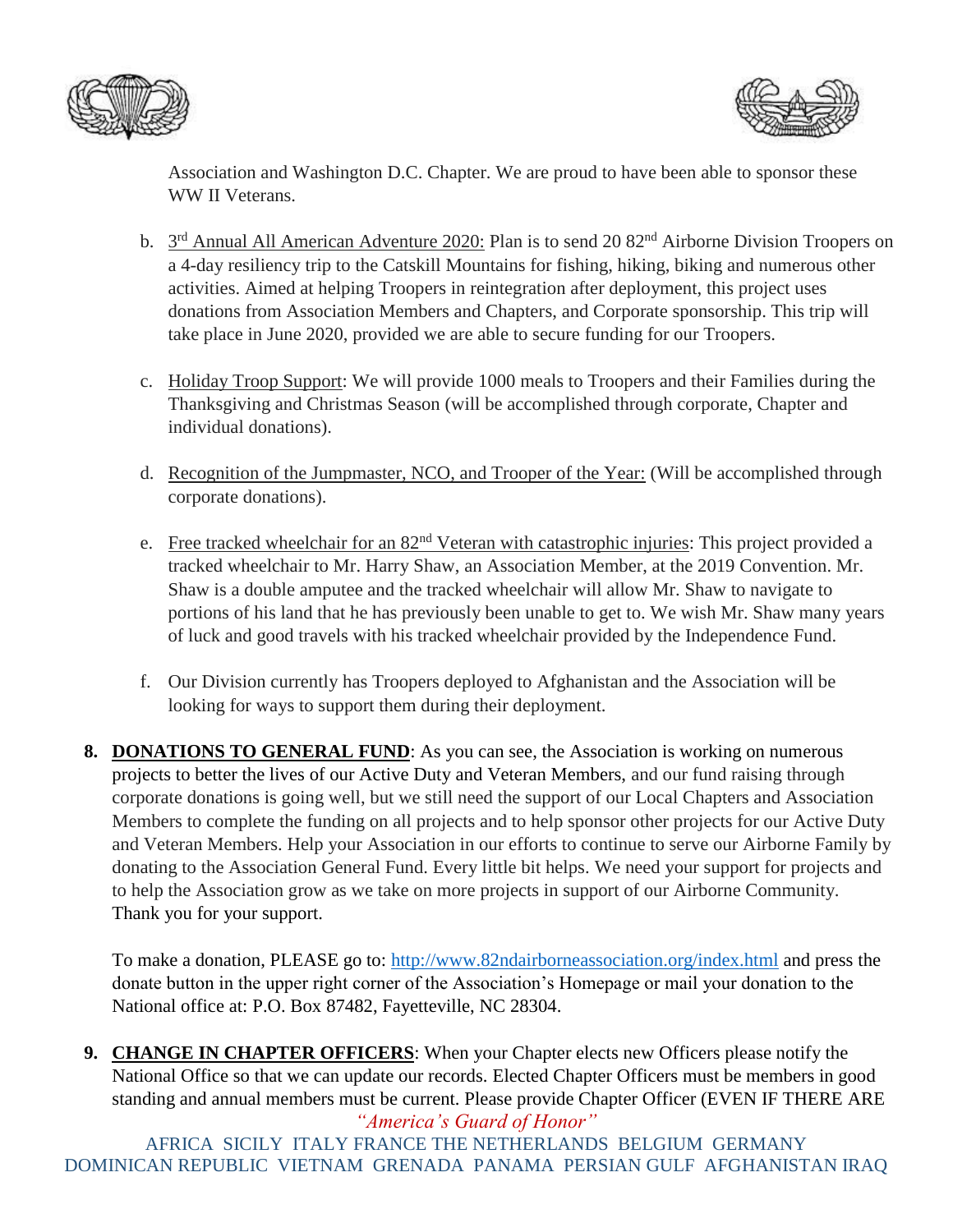



NO CHANGES) to National annually so that we can update our files, the Paraglide and the Association website. Please be sure to give any newly elected Chairmen access to the Chapter email account. If there are any problems with gaining access, please contact the National Office for assistance.

## **10. PAYMENT OF CHAPTER PORTION OF MEMBERSHIP DUES (CHAPTER REFUNDS):** The

portion of membership dues received directly at the National Office, and are to be paid to the Chapter selected by the member upon registration, as per the Association by-laws, Article II-Membership, Section 1, Paragraph E, Subparagraph 1, Items a-c, for the period Jan-Jun 2019, will be sent via mass payment on PayPal by 25 Sep 2019. PayPal will send an email to the Chapter email address to notify you of this payment so that you may insure your payment is directed to your Chapter bank account. Any Chapter who has not yet set up their PayPal account must do so within 30 days of receiving the payment or the payment will be returned to the National office account. All monies returned to the National Office account will be held for the Chapter until such time as the Chapter has set up their PayPal account and can receive their payment. Any Chapter wishing to donate their payment to the National Office, please notify us by email prior to 25 Sep 2019.

- **11. USE OF ASSOCIATION FORMS FOR MEMBERSHIP**: Please use the membership application forms provided on our website rather than chapter specific forms. Chapter forms do not always relay the correct or changed information, and make it more difficult for processing membership. As of January 2019, we will not accept any documents other than those provided by the National office.
- 12. **USE OF ASSOCIATION MEETINGS FOR POLITICAL STANCES:** The 82<sup>nd</sup> Airborne Division Association shall in no way use official communications of any type to relay political opinions. This includes, but is not limited to, correspondence using Association letterhead, email addresses, websites or any other social media. Members will not make any political statements while representing themselves as 82<sup>nd</sup> Airborne Division Association Members, nor shall any Association or Chapter meetings be used in any way to relay political opinions or party affiliations. Neither the Association nor any of its Chapters will discriminate against or support any organization solely on the grounds of their political standings. We are not in the business of politics and will not support any political organizations.
- **13. ONLINE SUPPORT DOCUMENTS**: The National office has posted documents on our webpage in the Quick Links / Forms & Resources folder on our website to assist the Chapters. These include forms for Chapter continuity and Chapter startup. Please look over these forms and use them as needed.
- **14. ASSOCIATION SUSPENSES/DEADLINES:** Please note the following Association deadlines (all information should be sent to the Executive Director, unless otherwise noted):
	- a. No deadlines at this time.
- 15. 82d AIRBORNE ASSOCIATION USAA CREDIT CARD: Check out the 82<sup>nd</sup> Airborne Division Association's co-branded cards. These cards display a Paratrooper under the silk on the front. It's a very nice card to have. To get a co-branded Association card, please call 855-755-8263 or go to [www.usaa.com/82nd](http://www.usaa.com/82nd) . If you use a credit card, please choose the card that supports the Association.

*"America's Guard of Honor"* AFRICA SICILY ITALY FRANCE THE NETHERLANDS BELGIUM GERMANY DOMINICAN REPUBLIC VIETNAM GRENADA PANAMA PERSIAN GULF AFGHANISTAN IRAQ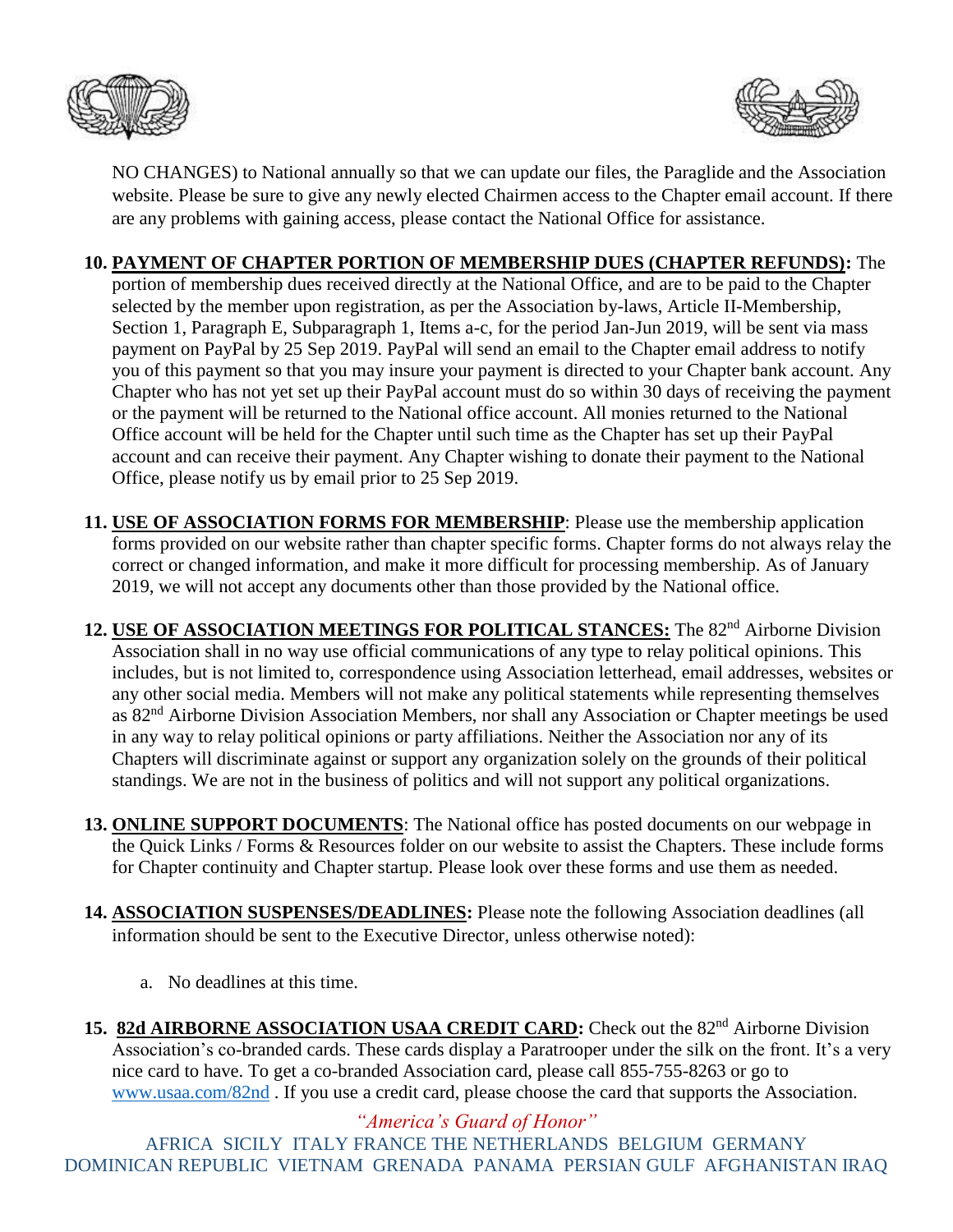



- **16. E-NEWS BULLETIN:** *Get Army and Airborne related news directly to your emails!* Members who have shared their email address with the Association receive our E-news bulletin which contains informative articles about the 82<sup>nd</sup> Airborne Division, the Airborne community, the Military, Veterans issues, and even Association related articles and information. If you don't already receive this important and informative bulletin, please send us your email address so that we can add you to the list. Although we have had requests, we are only offering this benefit to our Association members. Sign up today and keep up to date on Airborne issues!
- **17. WITHIN THE DIVISION AND FORT BRAGG:** Please visit the following 82d Airborne Division websites to find out what is happening within the Division and sign up for our E-News bulletin: <http://www.dvidshub.net/image> and [http://www.bragg.army.mil/82nd/pages/default.aspx.](http://www.bragg.army.mil/82ND/Pages/default.aspx) Also, don't forget to check out the Division's Facebook page<https://www.facebook.com/82ndAirborneDivision>
- **18. ASSOCIATION UPCOMING EVENTS:** *Support our Chapters.* Please announce the following upcoming regional events at Chapter meetings, via the Chapter newsletter and website. Registration and information on these events were published in the Paraglide and/or on the Association's website at the following link [www.82ndairborneassociation.org/events.html.](http://www.82ndairborneassociation.org/events.html) If you would like to have the Association President or Executive Director attend your event, please send an invitation to the National office in enough time for us to plan and we will do our best to attend.
	- a. South Florida All Airborne Chapter "Operation Market Garden Jamboree", 27-28 September 2019 in Sebring, Florida hosted by the South Florida All Airborne Chapter. The POC is Robert L. Buffington at 954-435-9174. The host hotel is Sebring Quality Inn and Suites in Sebring, Florida. Reservation 863-385-4500
	- *b.* 57<sup>th</sup> Annual All Ohio Days, 11-13 October 2019 in Lockburne, Ohio is hosted by the Central Ohio All Airborne Chapter. The POC is Andrew Ritter at 937-570-5603 or Tom Simmons at 910-987-7467. The host hotel is Hampton Inn & Suites Columbus at Sciota Downs in Lockburne, reservations 614-491-3800.
	- c. Hilton Head Weekend, 19-22 October 2019 in Hilton Head, South Carolina is hosted by the Ben Vandervoort Savannah/HHI All Airborne Chapter. The POC is Bill Eberle at 843-682-4171; email - [airborneben@hargray.com.](mailto:airborneben@hargray.com) The host hotel is the Hilton Head Marriott Resort & Spa. HOTEL RESERVATIONS 888-511-5086, *<http://cwp.marriott.com/hhhgr/82ndairborne/>*
	- *d.* 2019 Veterans Day Activities, 9 11 November 2019 in Arlington, VA is hosted by the COL Reuben H Tucker Chapter, the Washington, DC Chapter and the 82<sup>nd</sup> Airborne Division Association. The POC is Bill Bauer 910-223-1182. The host hotel is Sheraton Pentagon City in Arlington, VA. Hotel Reservations 800-325-3535 (Code ADA) or [https://www.marriott.com/event-reservations/reservation](https://www.marriott.com/event-reservations/reservation-link.mi?id=1559678012440&key=GRP&app=resvlink)[link.mi?id=1559678012440&key=GRP&app=resvlink](https://www.marriott.com/event-reservations/reservation-link.mi?id=1559678012440&key=GRP&app=resvlink)

*"America's Guard of Honor"* AFRICA SICILY ITALY FRANCE THE NETHERLANDS BELGIUM GERMANY DOMINICAN REPUBLIC VIETNAM GRENADA PANAMA PERSIAN GULF AFGHANISTAN IRAQ